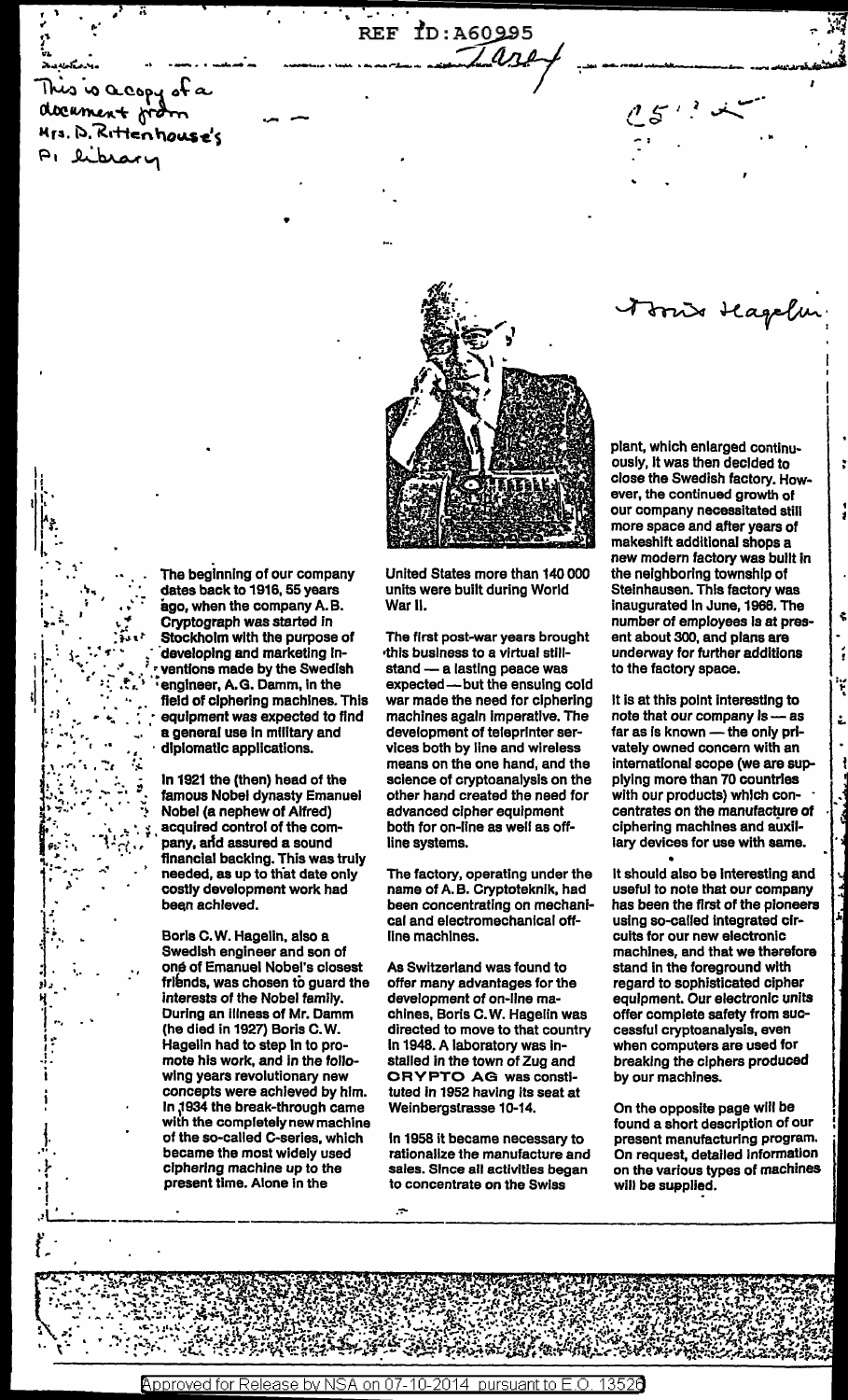

## **Manufacturing Program**

## **Cipher Equipment**

Mechanical cryptographers

Electromechanical cipher equipment for off- and on-line service

Fully electronic on-line cipher<br>units CRYPTROL<sup>®</sup> for teleprinter operation

Fully electronic on-line cipher units CRYPTRONIC<sup>®</sup> for high speed data and faksimile transmission

Various kinds of medium and high grade voice cipher equipment CRYPTOVOX®

## **Wireless gears**

Teleprinter radio systems for worldwide communications

Mobile transceivers for voice cipher equipment

Our building at Zugerstrasse<br>Zug-Steinhausen

## **Peripheral Equipment**

- **Tape punchers**
- **Tape readers**
- **Keyboards**
- **Printers**

Industrial control systems i on punched tapes